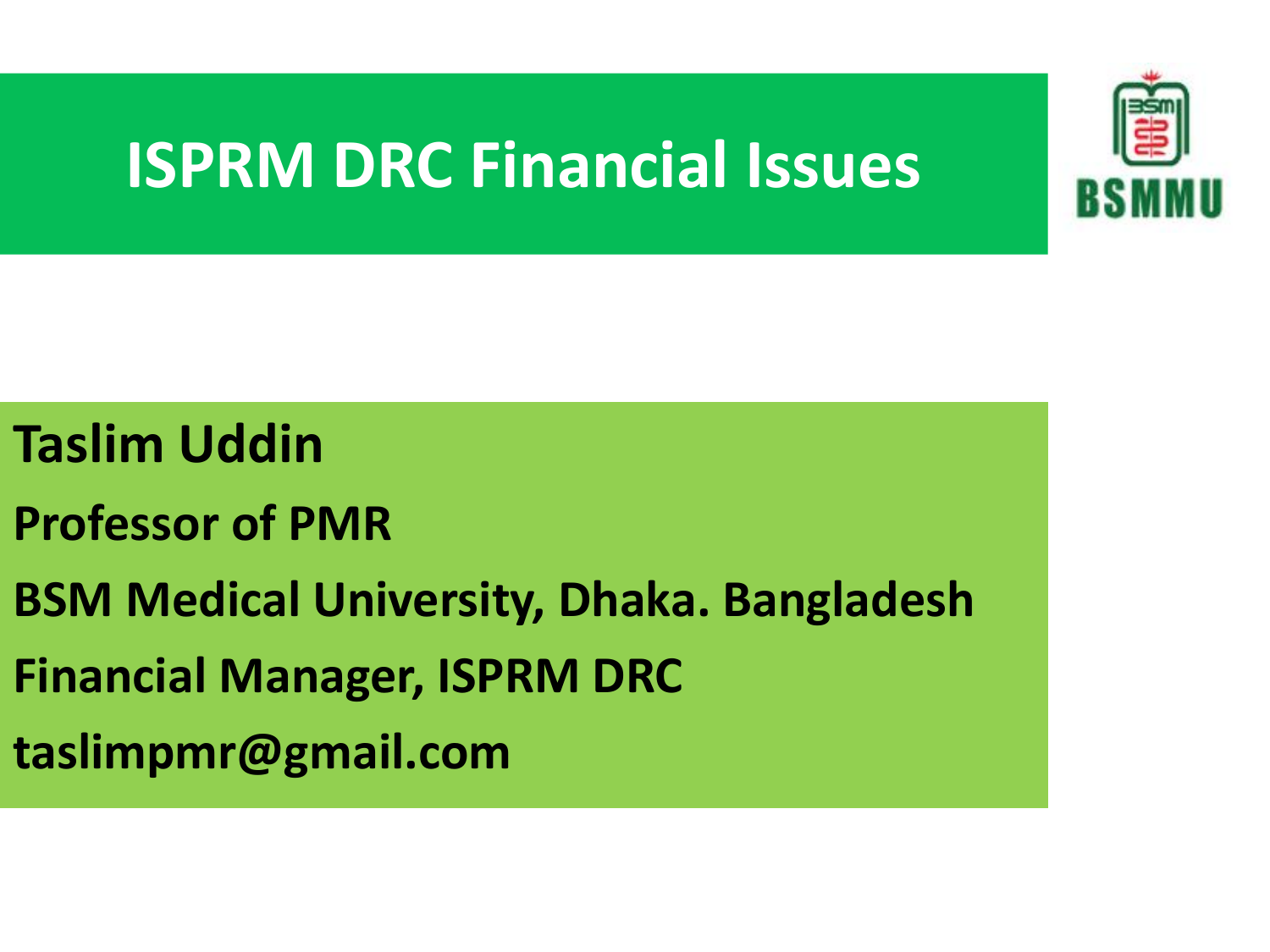

11TH INTERNATIONAL SOCIETY OF PHYSICAL & REHABILITATION **MEDICINE (ISPRM) All** .<br>Sociedad Argentina<br>de Medicine Física y Rehebilitaci **WORLD CONGRESS** 

**Buenos Aires, Argentina** April 30 - May 4, 2017

### **Disclosure**

#### *Company Name Honoraria/ Consulting/ Funded Royalties/ Stock Ownership/ Equity Employee Other Options* - **No conflicts and nothing to disclose**

### - **Acknowledgements : ISPRM DRC**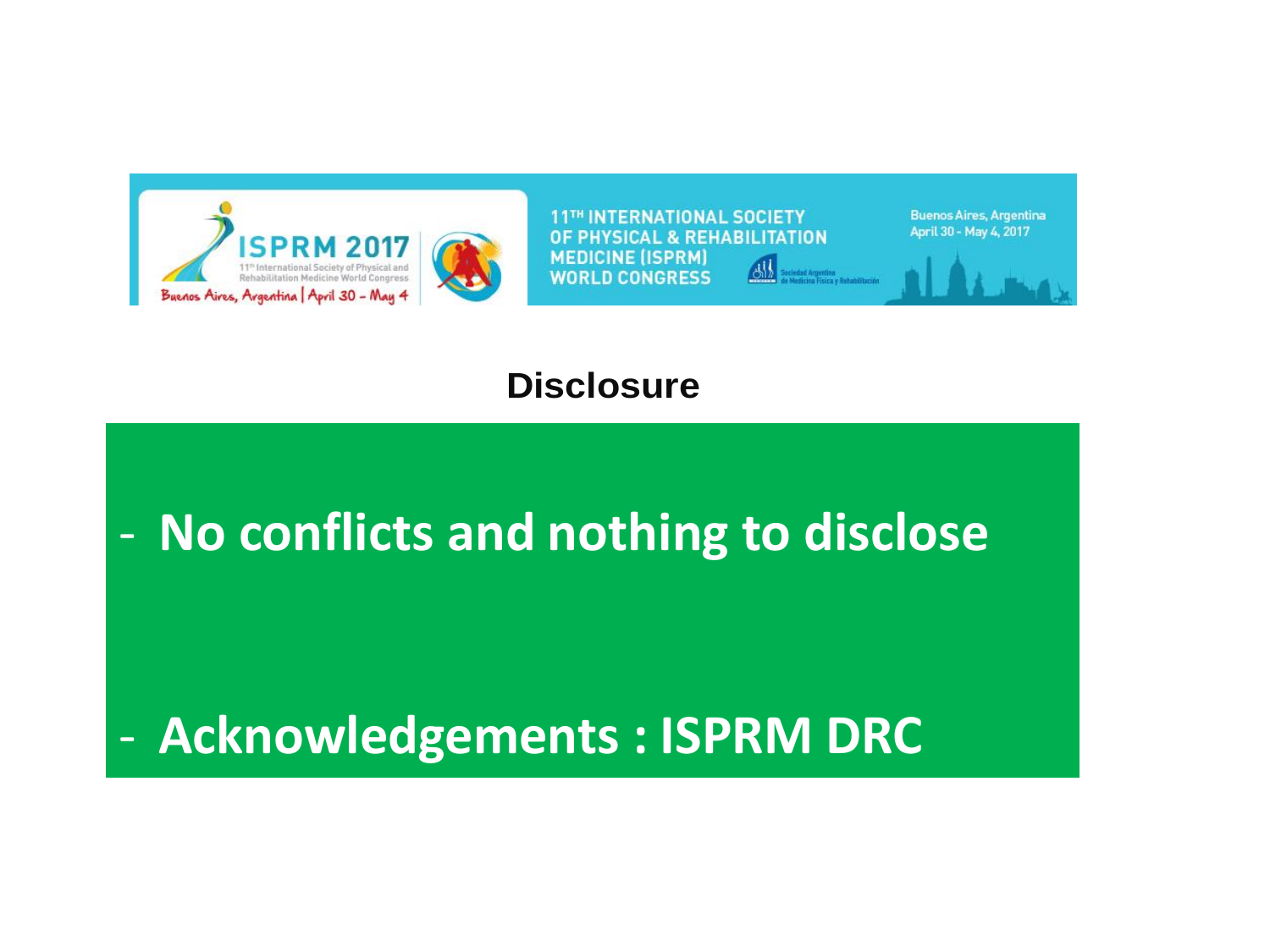**People living longer and as a result of improved access to emergency, trauma and medical care , so there is the growing demand for rehabilitation services as a whole**

**Humanitarian Disaster preparedness, Response and recovery Rehab activities do have financial concerns within ISPRM DRC that require a special attention** 

### **Updates on ISPRM treasure**

- **Committees applying for funds functions well**
- **DRC Applications for funds was successful**
- **ISPRM need more money to sustain and support committees and NS (52)**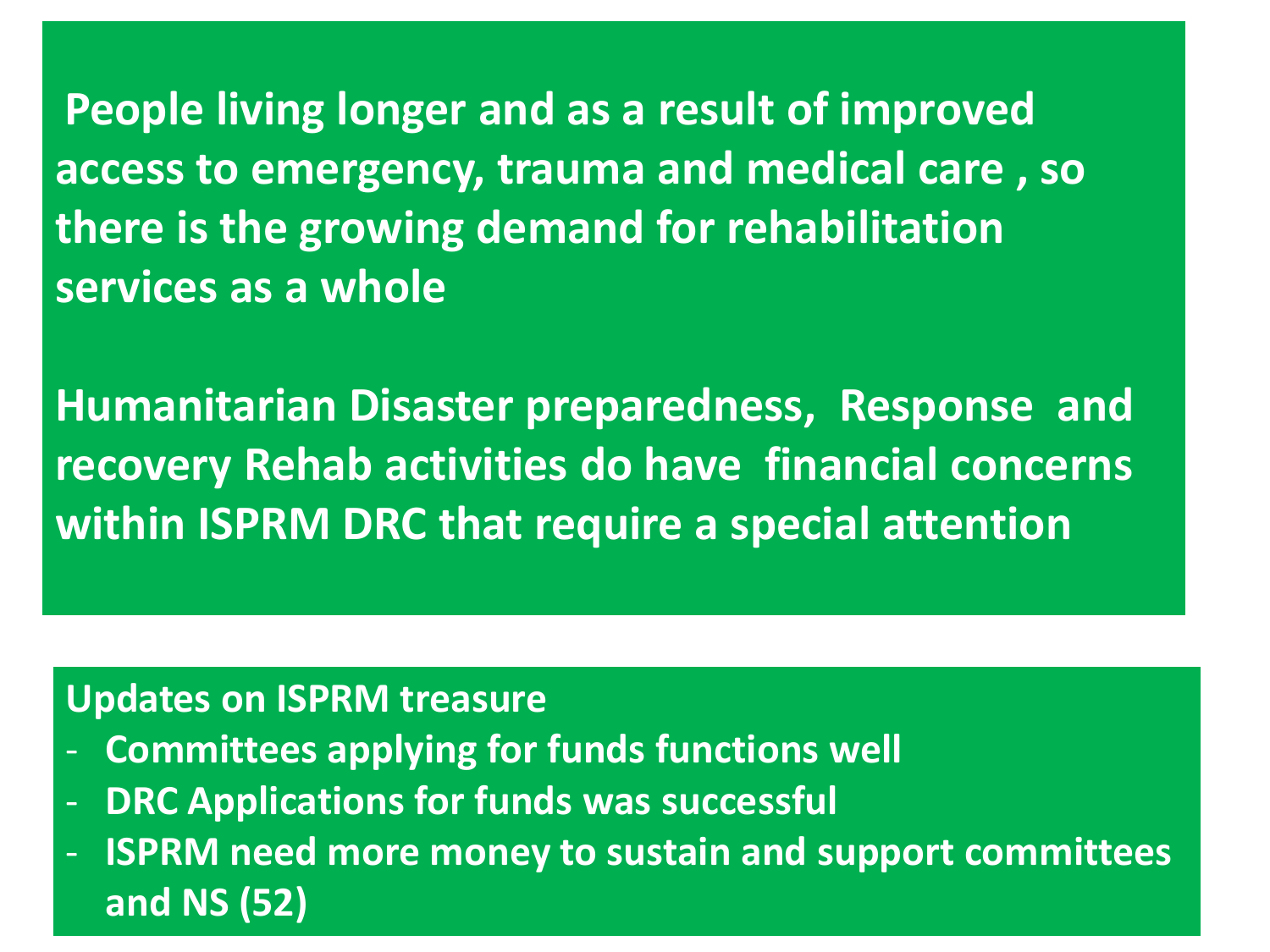### **WHAT IS THE ROLE OF ACUTE REHABILITATION IN EMERGENCIES?**

- **Rehab to ensure people achieve the best possible functional outcome after an injury or illness.**
- **Rehabilitation providers in EMTs also play an essential role in linking people with long term health and support needs to local services**.

**https://extranet.who.int/emt/resources**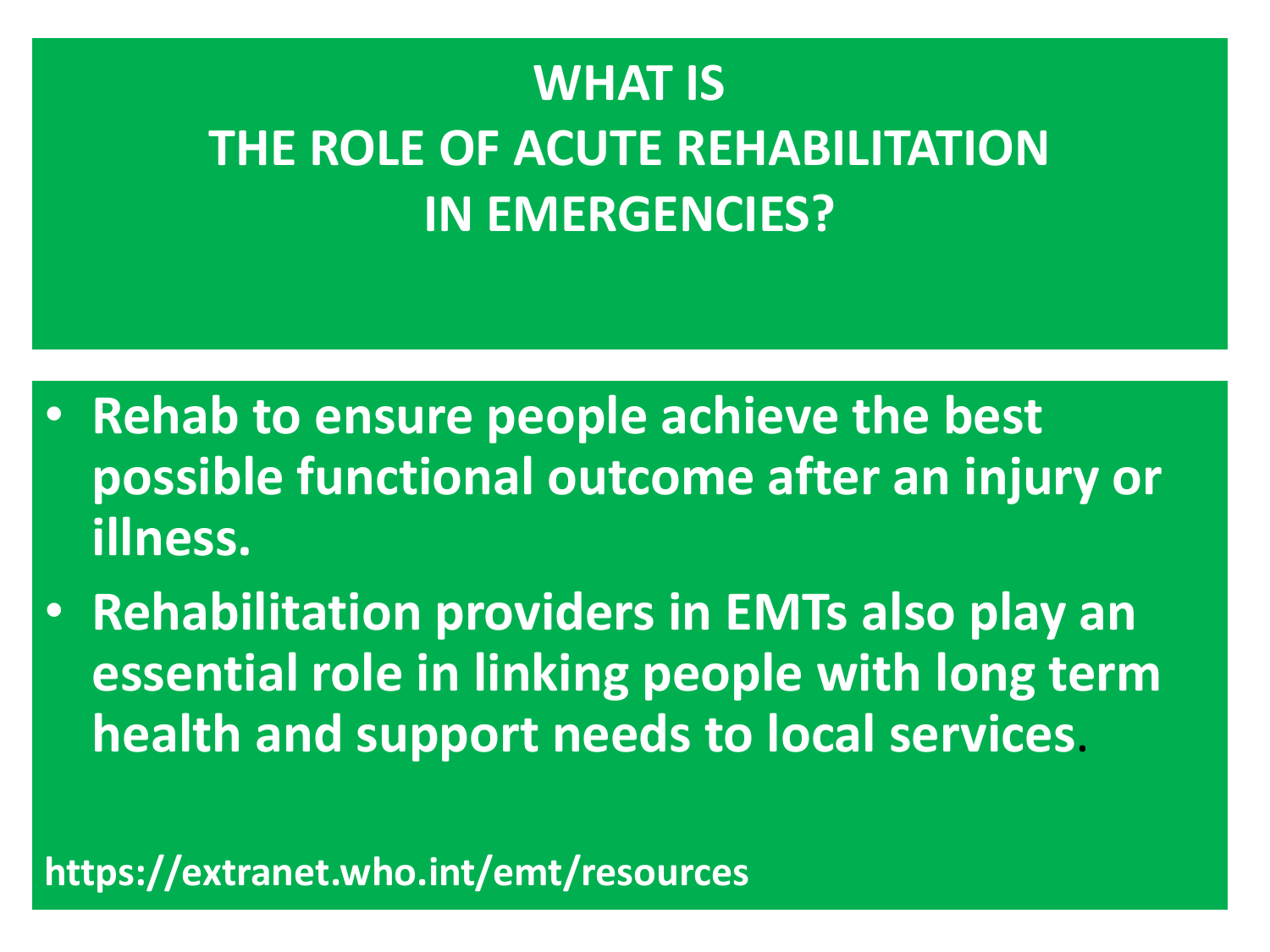

# **Disaster Rehabilitation Committee (DRC)**

**ISPRM CRDR members are physiatrists who have themselves provided medical rehabilitation services in disasters including the Sidr cyclone in Bangladesh and Hurricane Katrina in the United States, as well as earthquakes in Turkey, Iran, Pakistan, China, Haiti, Japan, Nepal , Indonesia, Italy and others with significant outcomes**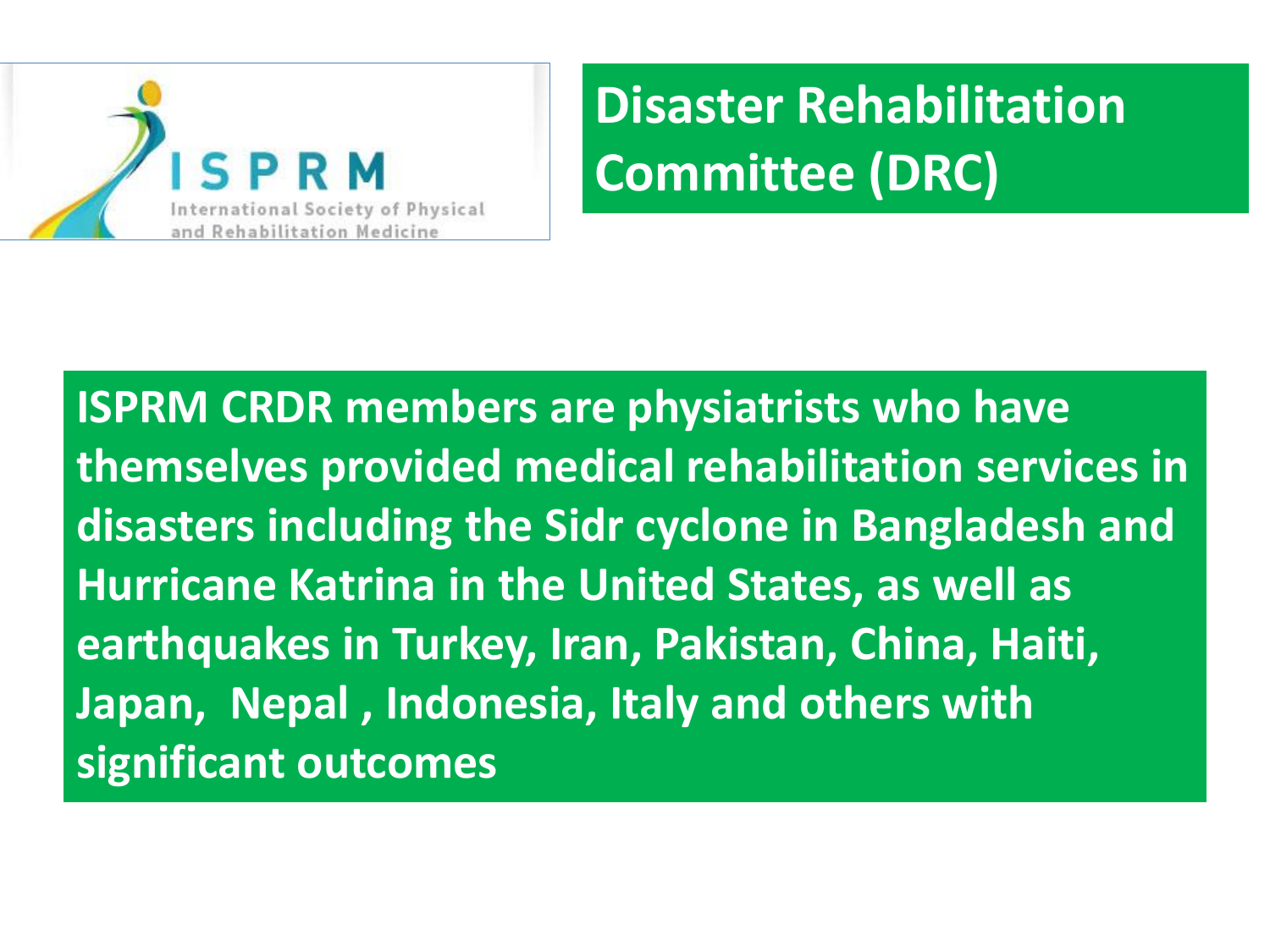# **The committee (DRC) aims to:**

- **a. Support ISPRM member NS response to disasters**
- **b. Provide education and training resources on rehabilitation disaster management**
- **c. Host disaster rehab programming at ISPRM congresses and other professional meetings**
- **d. Provide expert PRM consultation to WHO and other rehab disaster management stakeholders**

**e. Partner with WHO, other international rehab professional societies, and other organizations to advance global disaster rehab policy and practice f. Perform and facilitate disaster rehab research**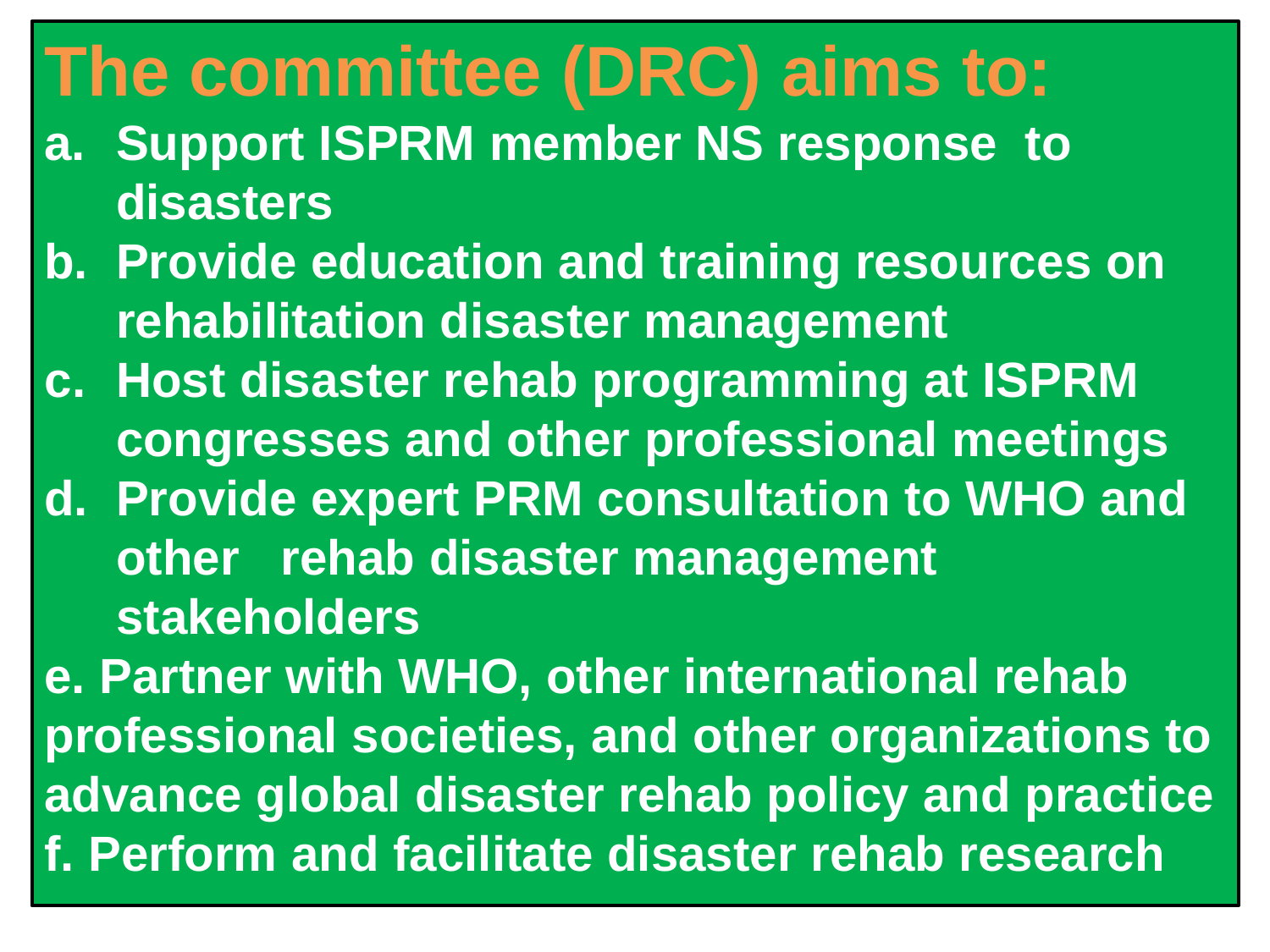### **ISPRM Policy statements**

**1. Solicit donations via the ISPRM website on behalf of affected NS and other local rehabilitation services organizations participating in the disaster response on a case-by-case basis** 

**2. Apply on behalf of the NS for funding of a NSendorsed, disaster-related project (***e.g. support of a rehabilitation specialized care EMT, provision of durable medical equipment, etc.***) via the ISPRM committee funding mechanism.**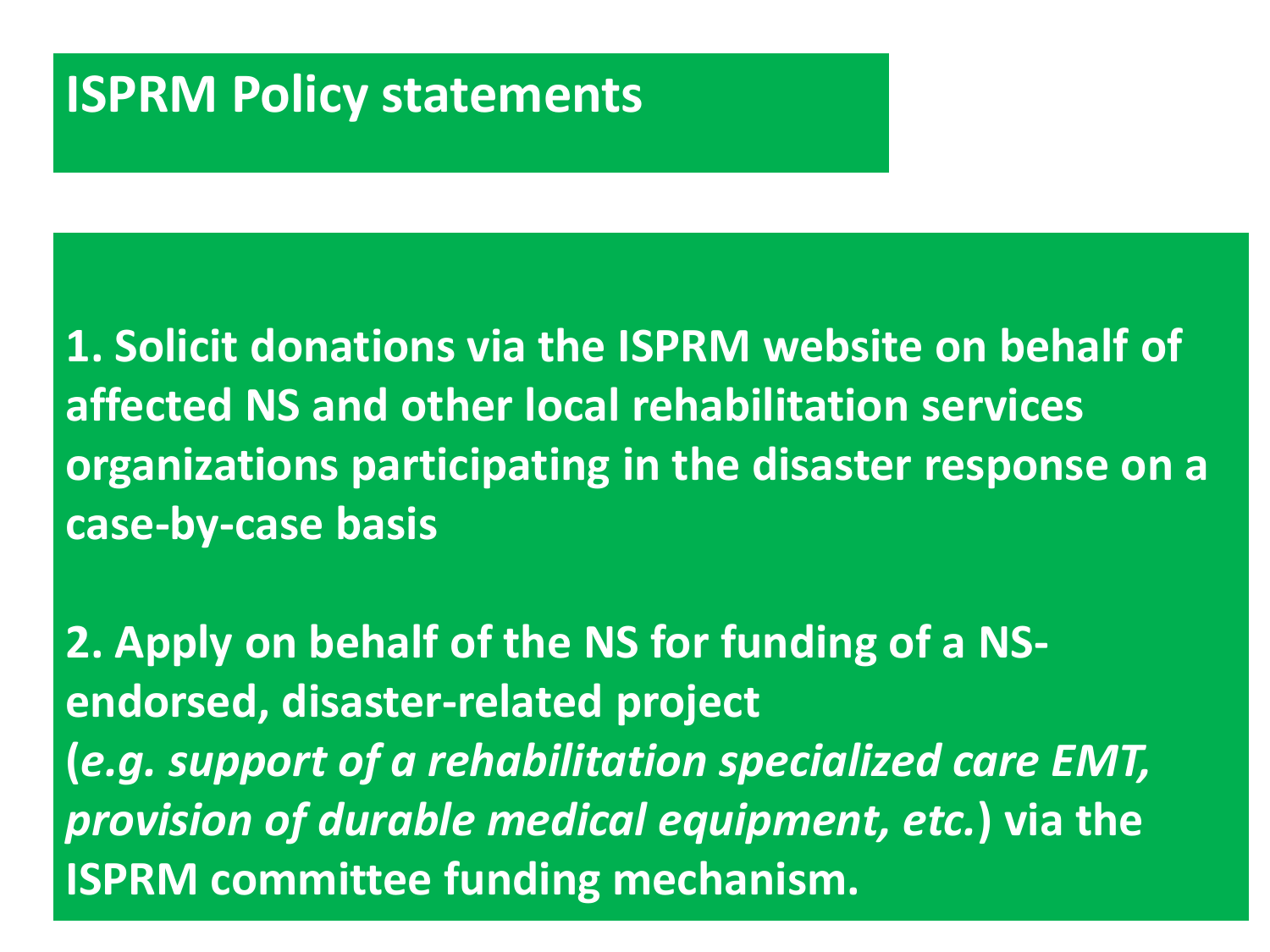### **Operational Structure: The DRC is comprised of**

**----------------------------------------------------------------**

**Disaster Preparedness Response & Recovery Education & Training Meetings Research Communications Finances** 

**---------------------------------------**

**Respective officers work at the discretion of the Chair, and serves as the Workgroup (WG) Coordinator …updated**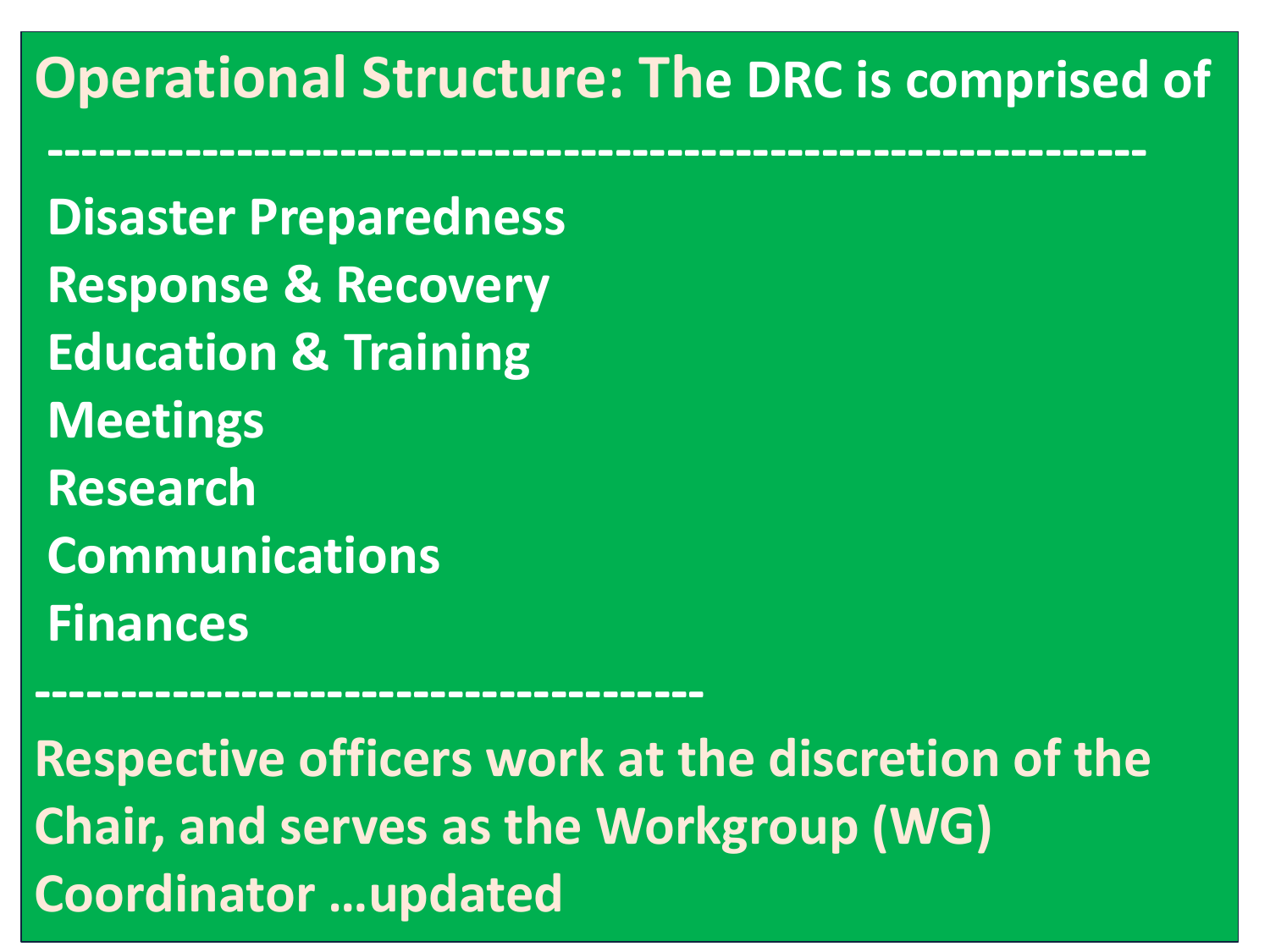# **Application for a Funding**

#### 6. **Application process**

Application steps:

- The request for ISPRM financial support can be asked anytime throught the year.
- A standardised application form must be appropriately completed.
- A full application is submitted on request.
- Applicants must be an ISPRM Committee Chair.

#### Step 1: Submit a letter of intent

This letter should include:

- The name of the Committee  $\bullet$
- The names of the project personnel with their role within the project.  $\bullet$
- The name of the primary contact person with contact details.
- A description of the project including hypothesis, aims, methodology, timelines and outcomes  $\bullet$ (maximum 500 words)
- **Budget outline**

#### Step 2: Response

The letters of intent will be reviewed by the Audit & Finance Committee. A letter inviting a full application, or closing the application process, will be sent to the applicant.

#### Step 3: Full application

An application form should be completed and sent to the ISPRM Office. This application form will include the following information:

- The name of the Committee stating the project leaders and members
- The title of the project.
- A description of the project including a statement of how the project addresses an unmet need in Physical and Rehabilitation Medicine.
- The direct relevance of the project to ISPRM's and/or Committee mission
- The timeline of the project with full dates, duration and key milestones.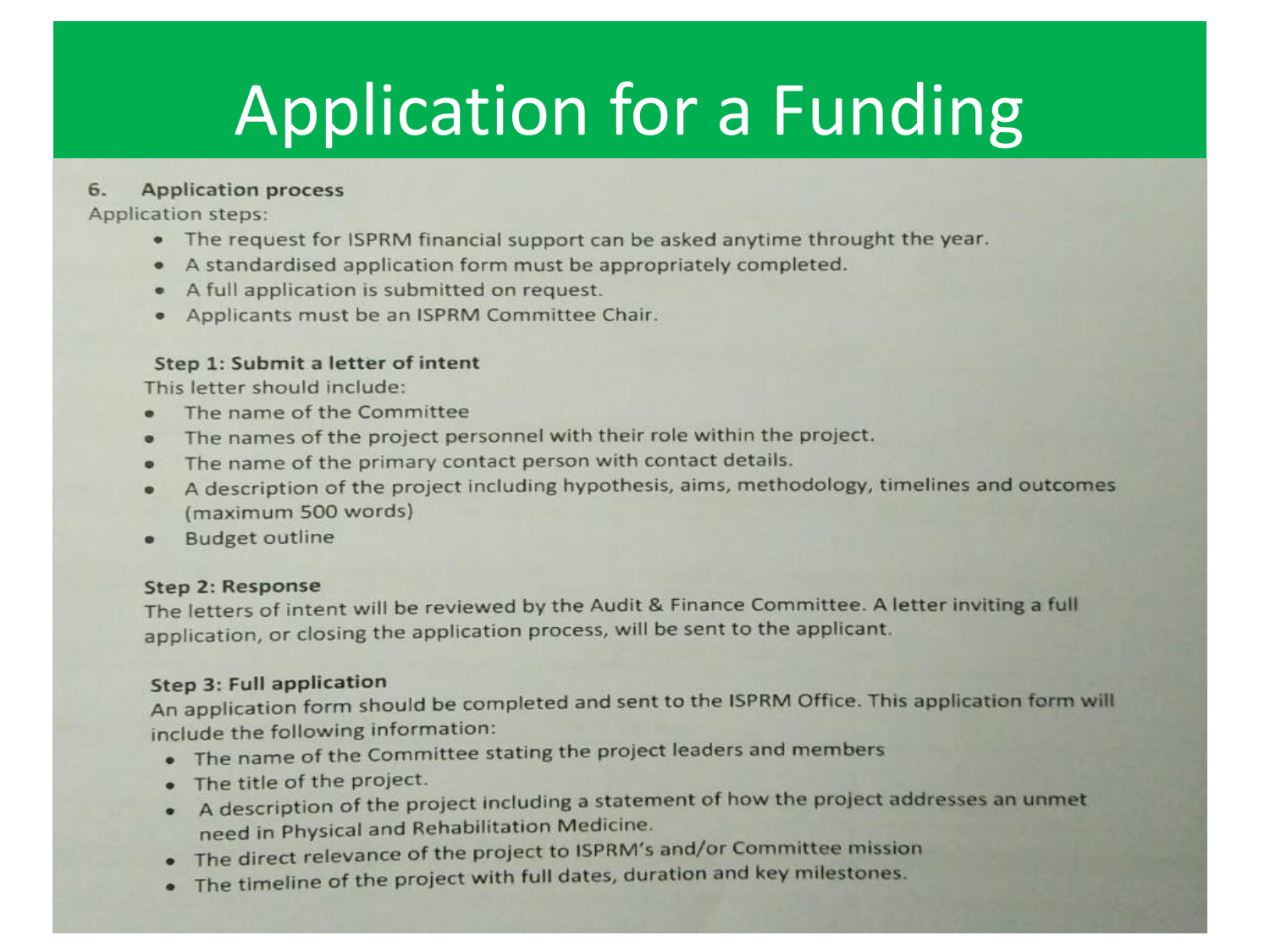#### INTERNATIONAL SOCIETY OF PHYSICAL AND REHABILITATION MEDICINE

**ISPRM Committee funding - Application form** 

Name of ISPRM Committee: Click here to enter text

Name, surname and email address of Project leader and members:

· Project leader:Click here to enter text.

SPRM

· Project members: Click here to enter text.

Title of the project requesting fundingsClick here to enter text.

Project description (including a statement of, direct relevance of the project to ISPRM's and/or Committee mission): Click here to enter text.

How the project addresses an unmet need in Physical and Rehabilitation Medicine? Click here to noter text.

What is the direct relevance of the project to ISPRM's and/or Committee mission? Click here to enter text.

What is the return on investment in terms of time and funds?Click here to enter text.

What is the long-term sustainability of the project? Click here to enter text.

Will the project require funding after the initial ISPRMfunding, if so, how will these funds be raised (Potential for publicity and fundraising)? Click here to enter text.

Please provide a detailed budget and financial plan for the duration of the project

The ISPRMPresident's Cabinet would expect the project to:

- . Be entirely the work of the parties named on the research and ISPRM financial support application.
- . Credit ISPRM as providing a financial support towards the project in any research submitted
- . Allow ISPRMto reproduce final reports and/or progress reports in the newsletter or on the website

er)

The Committee Chair applying for financial support should commit that the project will be carried out in the way described. Any deviations must be reported to the President's Cabinet. Committee funding not spent will be reclaimed if the project is not completed.

| Signature of the Project leader | Signature of Committee Chair (if not Project lead |
|---------------------------------|---------------------------------------------------|
|                                 |                                                   |
| Date:                           | Date:                                             |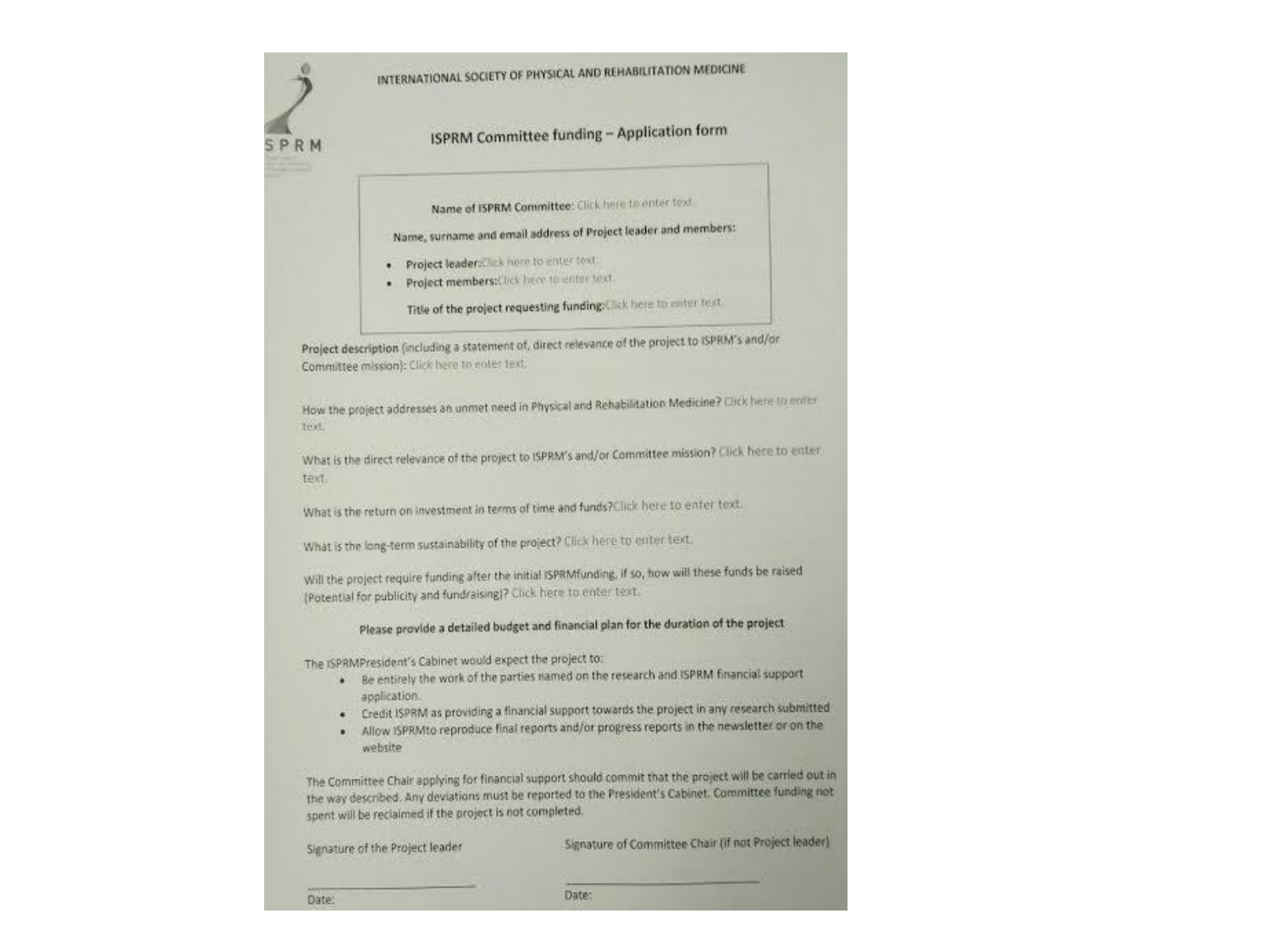## **Application for a Funding .......**

[1] ISPRM funding application form for ........... (purpose ..say Travel) support of (who... say NS) participation ..................... (say ..NS ..ISPRM WC 2017) project

- [2] ISPRM funding application form filled with .. project
- [3] Project budget (preliminary)
- [4] other relevant Doc

### $CC$

**DRC Chair DRC** Secretary **DRC Financial Manager DRC Advisors** DRC - other committee Liaison **ISPRM Secretary ISPRM Treasurer**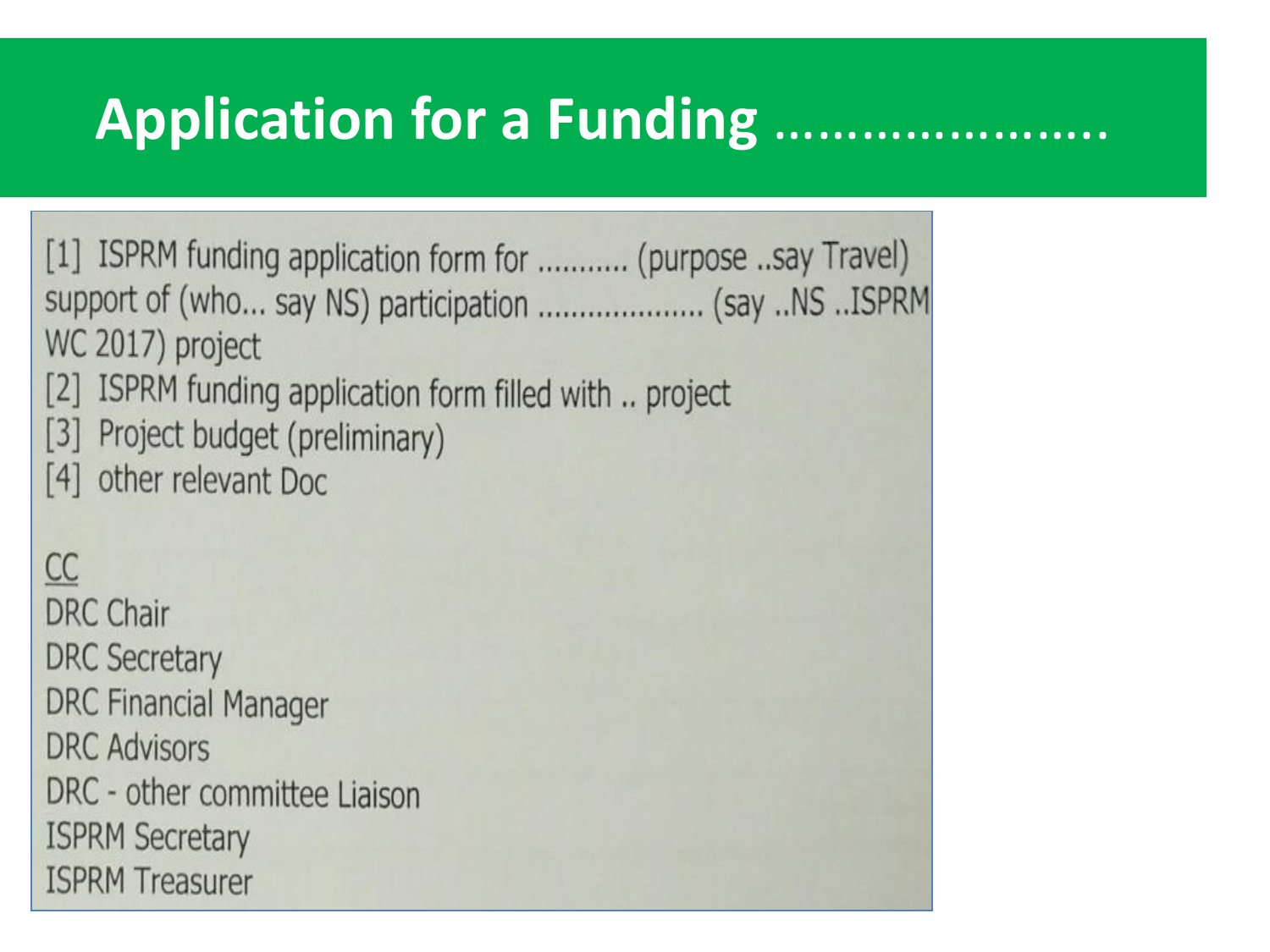**DO YOU HAVE A PROJECT ?**

**You need a Financial support ?**

**\_\_\_\_\_\_\_\_\_\_\_\_\_\_\_\_\_\_\_\_\_\_\_\_\_\_\_**

**Do the project will be meeting the unmet need of PMR and DRC?**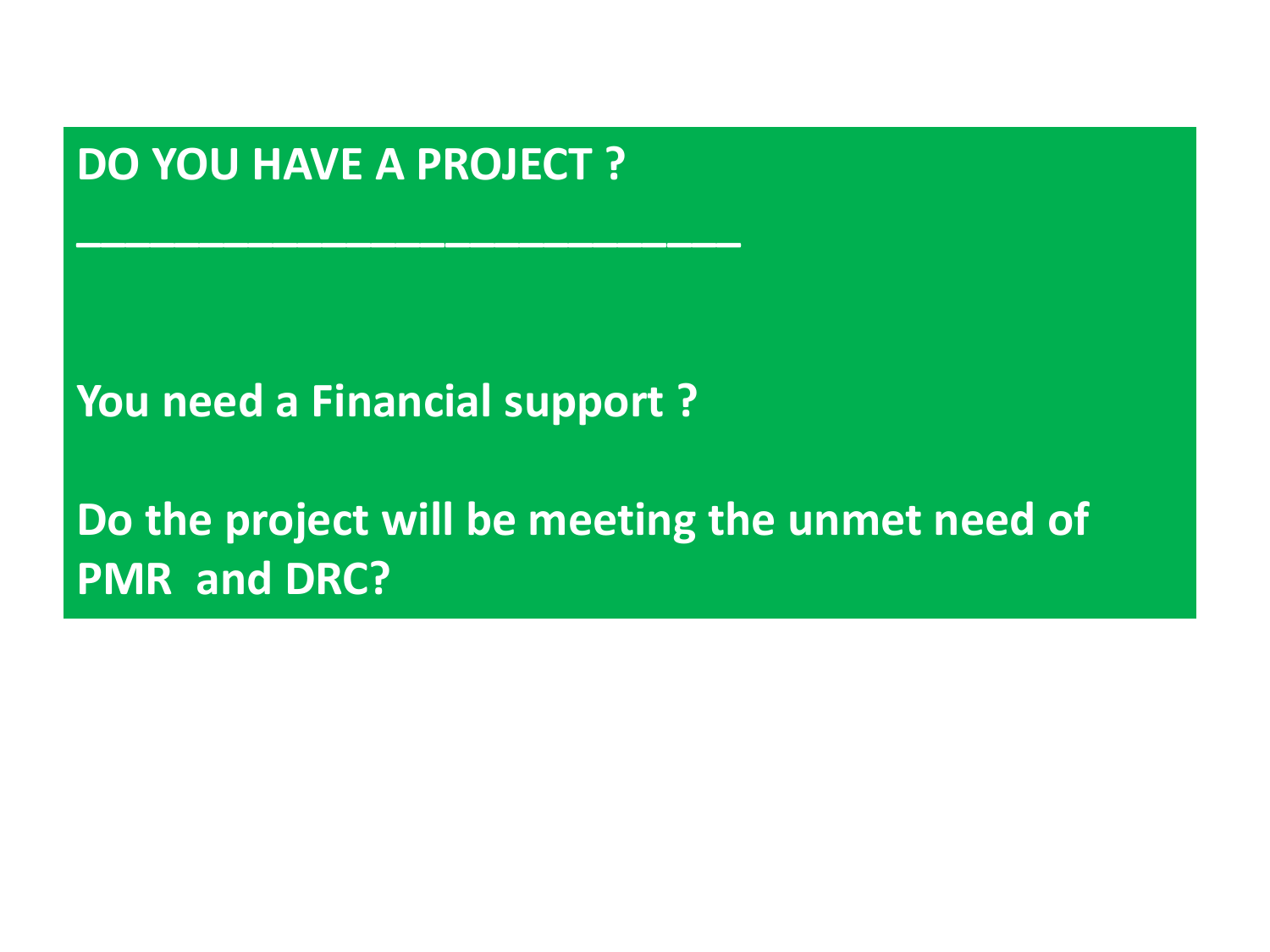# **DRC Financial activity**

**ISPRM mobilization following funding applications in support of DRC committee projects** 

### **1. PARM**

**\_\_\_\_\_\_\_\_\_\_\_**

- **2. Nepalese Academy of PMR (NAPMR) Manoj Paudel to present Nepal EQ 2015at AOSPRM2016,**
- **3. NAPMR Raju Dakhal to present Nepal EQ 2015 at ISPRM2016,**
- **4. Travel support of ISPRM DRC participation in RI World Congress project October 2016**
- **5. Rehab organization in Haiti after Hurricane Mathew**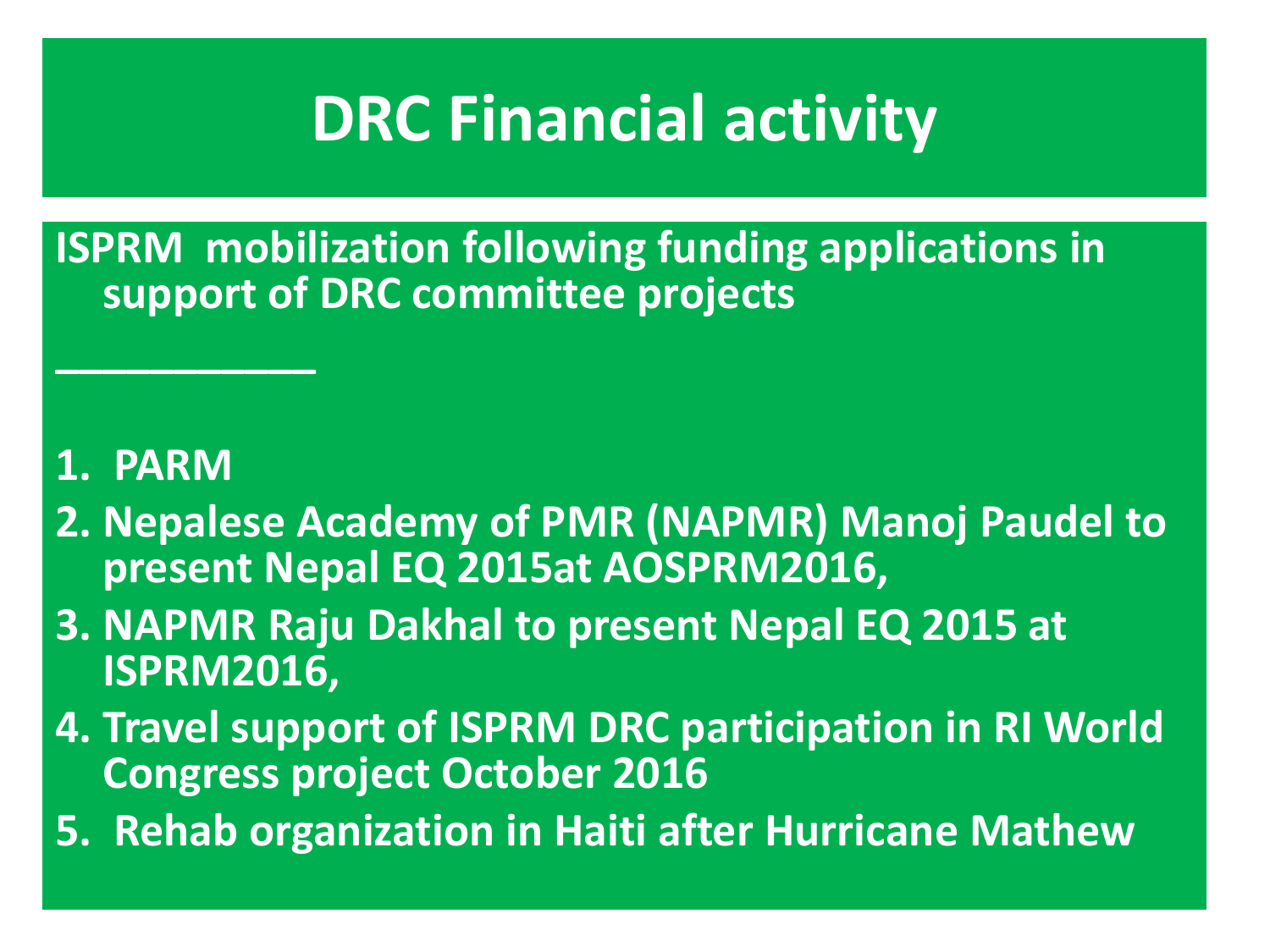**TELAM** 

 $\overline{K}$ 

#### **Joint Congress of the**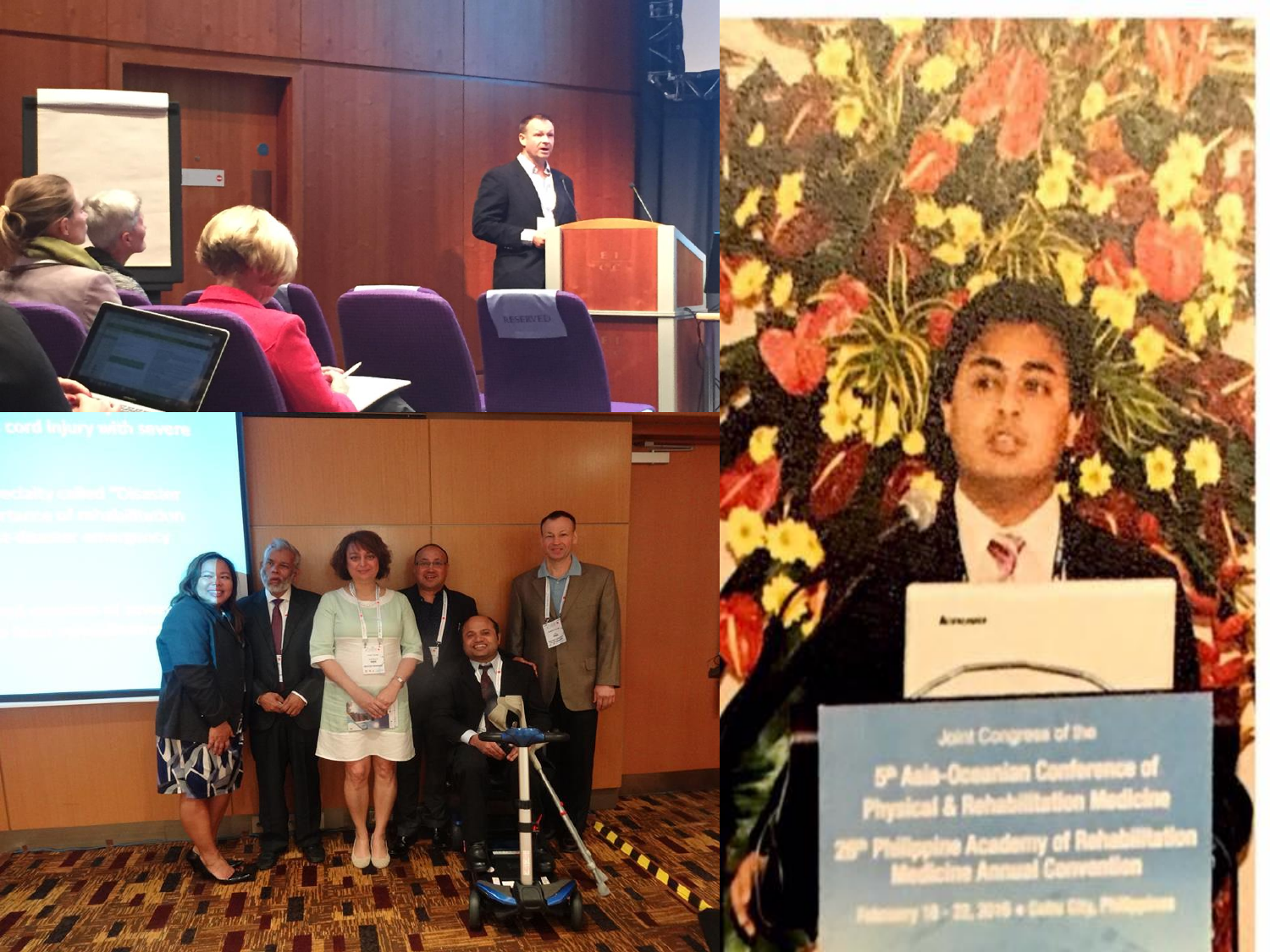# **Financial supports to NS Disaster Preparedness/Response projects**

**\_\_\_\_\_\_\_\_\_\_\_\_\_\_\_\_\_\_\_\_**

• **Supporting "NS EMT projects" example WHO "Enhancing the Philippine Emergency Medical Teams" Project**

• **Supporting educational resources to grow Humanitarian competencies of ISPRM NS disaster responders**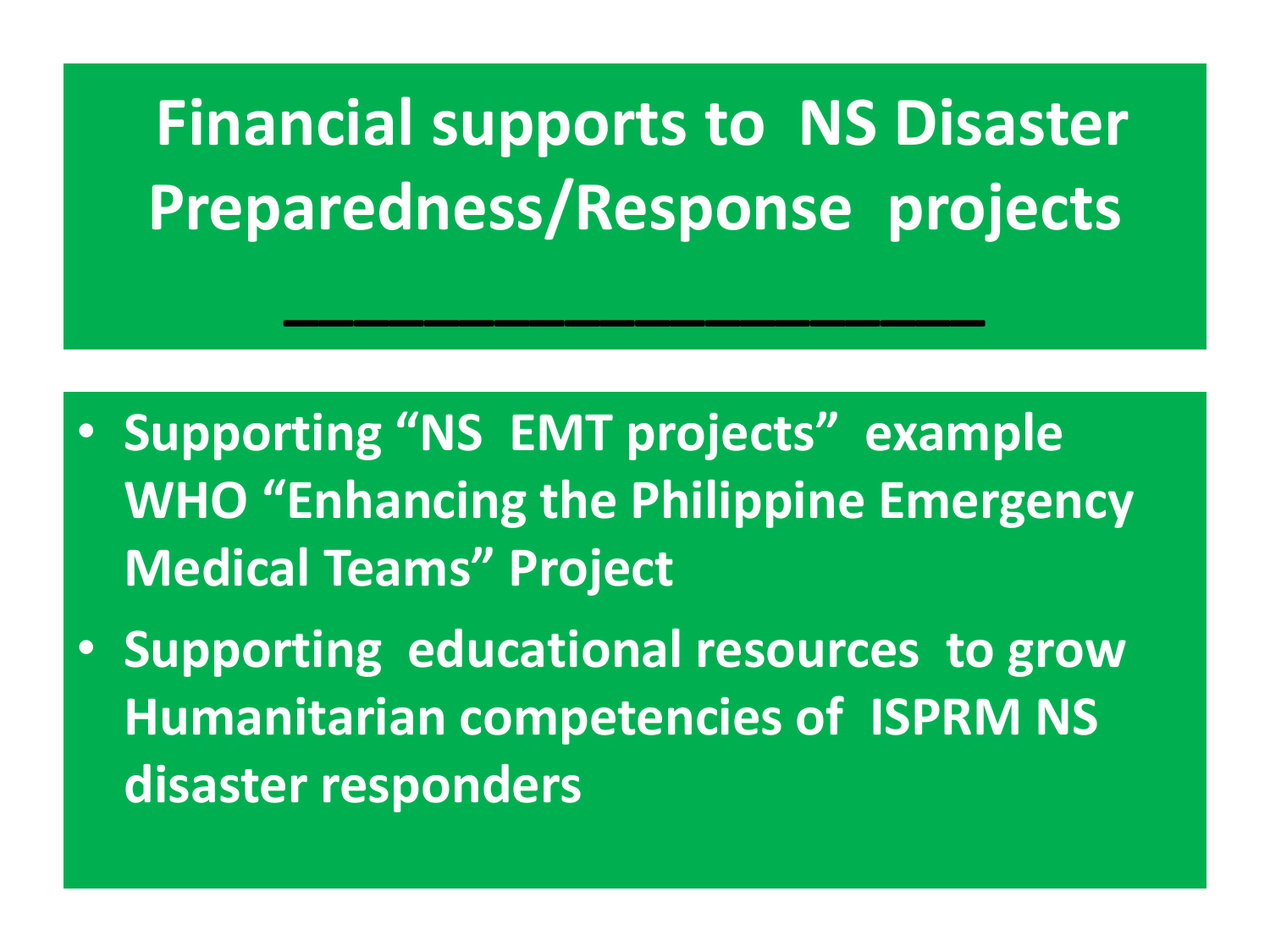### **BUDGET**

- **Income** 
	- **ISPRM**
	- **The funding limit is USD\$10,000; World Bank high income countries are not eligible**
	- **? Ext donations, projects**
- **Expenditure**
	- **Encourage projects on Disaster** 
		- **Rehab services and evaluate outcomes e.g., WHO -EMT, Training on humanitarian competencies and response recovery**
		- **Rehab 2030**